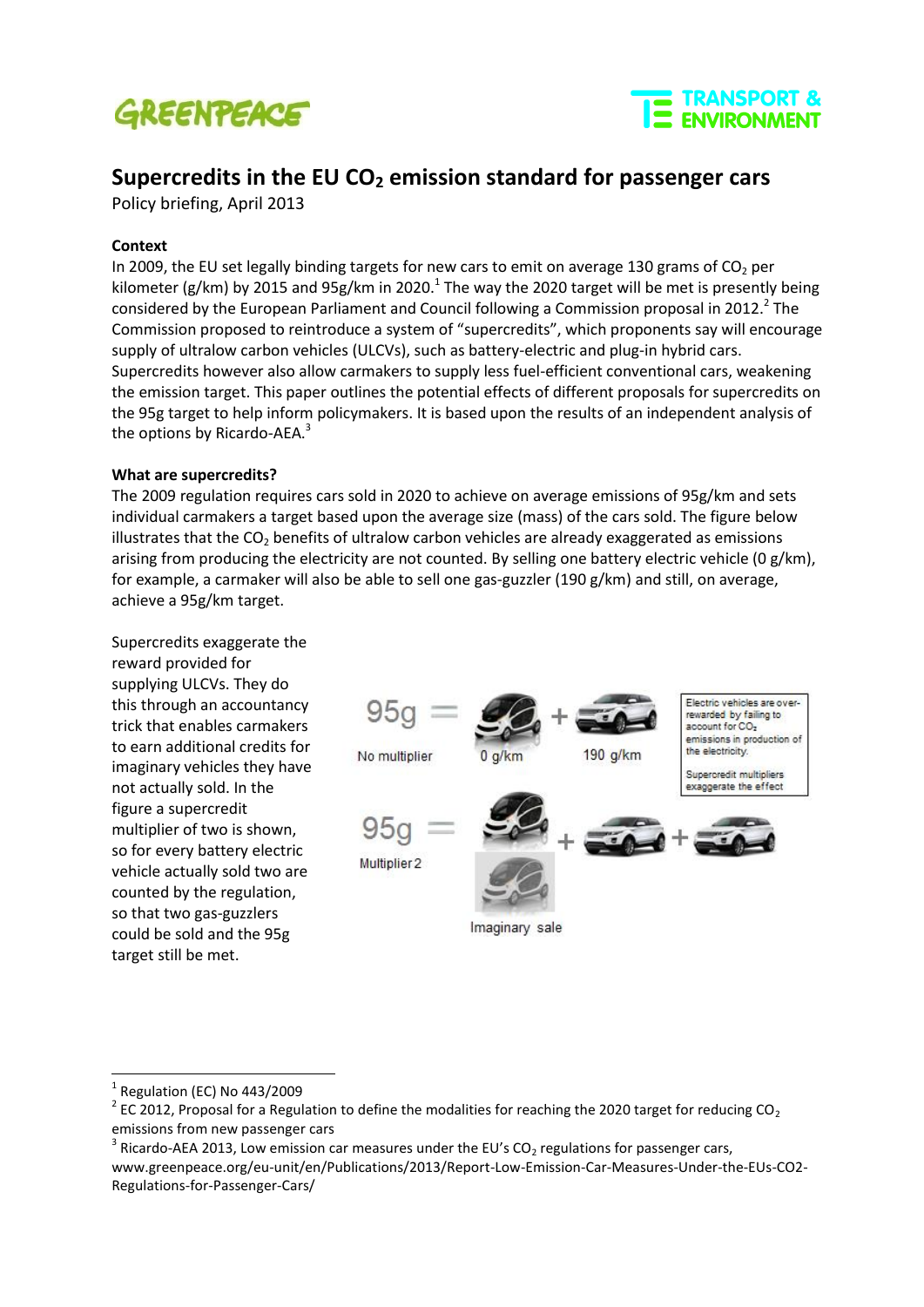# **What is the effect of supercredits?**

Supercredits are a loophole that allows carmakers to artificially lower their emission average. Their consequence is that the 95 g/km target will be met on paper but not in reality. Yet carmakers can meet this target without any loopholes. Europe's largest carmaker, VW, recently confirmed that it was "not speculating on any loopholes to achieve its target" $4$ , and that it would meet its regulatory target "without any reservations".<sup>5</sup>

Effectively, carmakers can achieve this emission level without any battery-electric or plug-in hybrid cars, by simply improving the efficiency of conventional vehicles burning fossil fuels in internal combustion engines. Some makers of large vehicles will also use hybrid technology that captures and reuses energy in braking. Even a target of 70g/km can be achieved without any advanced technologies, although this could require around 50% hybrid cars.<sup>6</sup>

# **How much do different supercredit proposals weaken the regulation?**

The exact level of weakening depends on the design of the supercredit scheme, as well as the market penetration of ULCVs. Figure 1 illustrates the potential degree of weakening in 2020 for key current proposals for a market uptake of 2, 5, 10 and 15% by 2020.



Fig 1 Effective weakening of the 2020 target for different proposals<sup>7</sup> (The numbers next to names of MEPs refer to the numbering of amendments tabled in the Environment Committee.)

-

 $<sup>4</sup>$  VW 2013, Volkswagen Group to reduce CO<sub>2</sub> emissions to 95 g/km by 2020,</sup>

http://www.volkswagenag.com/content/vwcorp/info\_center/en/news/2013/03/CO2.html

 $5$  VW 2013, Volkswagen and Greenpeace underline strict CO<sub>2</sub> limits for new cars,

http://www.volkswagenag.com/content/vwcorp/info\_center/en/news/2013/03/Volkswagen\_and\_Greenpeace\_ underline\_strict\_CO2\_limits\_for\_new\_cars.html

 $^6$  Ricardo-AEA 2012, Exploring possible car and van CO<sub>2</sub> emission targets for 2025 in Europe,

http://www.greenpeace.org/eu-unit/en/Publications/2012/Exploring-possible-car-and-van-CO2-emissiontargets-for-2025-in-Europe/

<sup>7</sup> Ricardo-AEA 2013, Low emission car measures under the EU's  $CO<sub>2</sub>$  regulations for passenger cars, www.greenpeace.org/eu-unit/en/Publications/2013/Report-Low-Emission-Car-Measures-Under-the-EUs-CO2- Regulations-for-Passenger-Cars/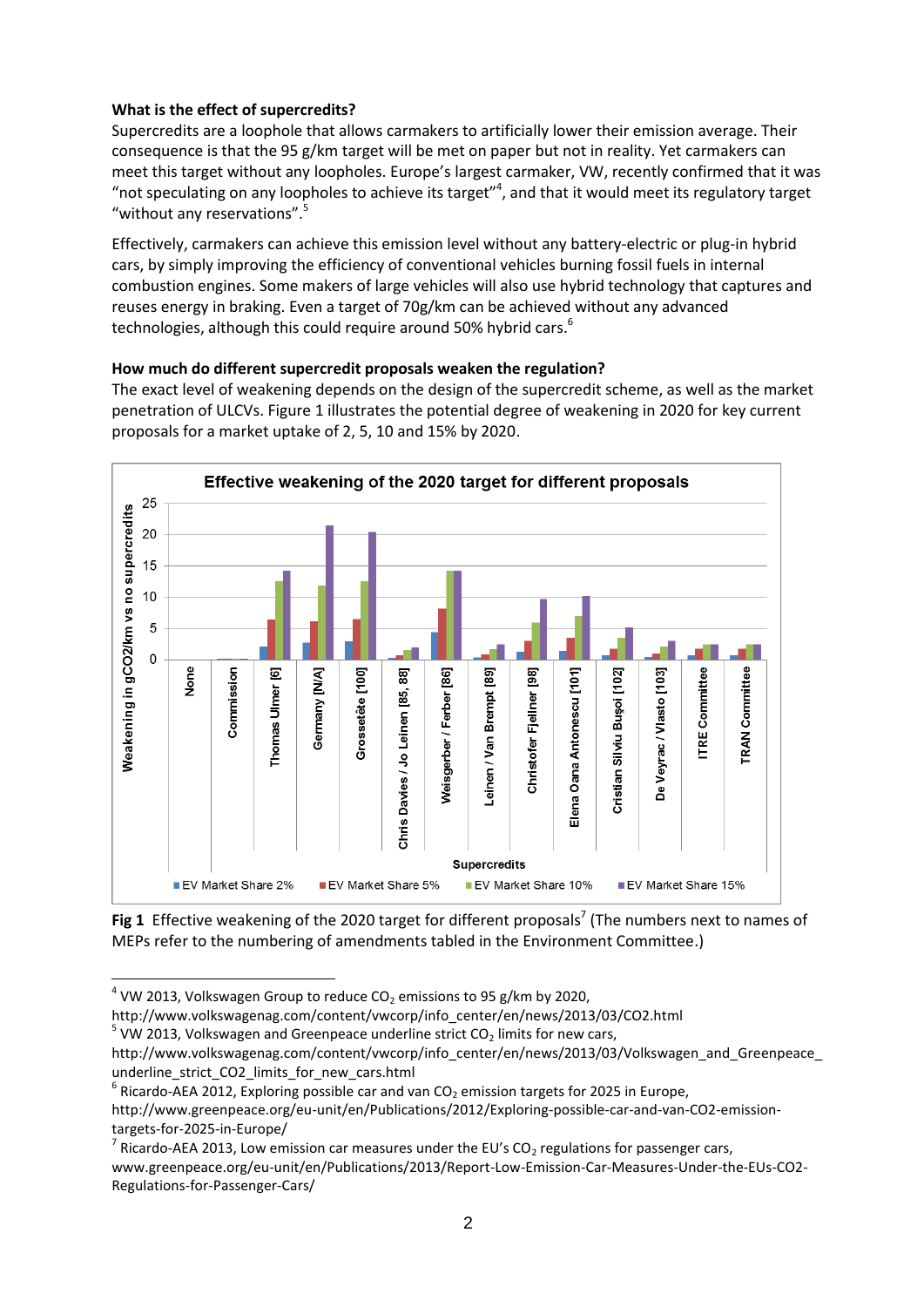There are five principal elements that influence how much supercredits could weaken the regulation:

# **A cap on sales or CO<sup>2</sup> emissions increase**

The Commission proposed a cap on cumulative sales of qualifying vehicles per manufacturer. Its proposal could limit the weakening of the 2020 target to no more than 0.2 g/km. If the cap is removed, the weakening could be up to ~2.4 g/km (with 15% ULCV sales by 2020).

Several MEPs have proposed to introduce a cap on the increase of each manufacturer's target, to **limit the weakening of the 95g target**. The ITRE and TRAN Committees' recommendation, for example, include a cap of 2.5 g/km (multiplier of 1.5, emissions threshold of 50g/km). If the cap is removed, the weakening is estimated to be 5.1g/km (leading to an effective target of 100.1g/km).

# **Multiplier**

In the absence of a meaningful cap, the credit multiplier has a **rapid and significant effect** on weakening the 2020 target as illustrated in Table 1 below.

## **Banking**

In the absence of a cap, the banking of supercredits earned until 2020 could **almost double the impact of each multiplier**. For example, a 2.0 multiplier level could lead to a maximum weakening of 8.1 g/km, raising the average emissions to 103.1 g/km (for the 15% ULCV sales case). However, applying banking of supercredits from 2016 could increase the level of weakening to 15.9 g/km (an effective  $CO<sub>2</sub>$  target of 110.9 g/km).

| <b>Multiplier</b> | 1.1       |      | 1.3  |      | $1.5\,$   |       |           |       | 2.5       |       |
|-------------------|-----------|------|------|------|-----------|-------|-----------|-------|-----------|-------|
| <b>Banking</b>    | <b>No</b> | Yes  | Nο   | Yes  | <b>No</b> | Yes   | <b>No</b> | Yes   | <b>No</b> | Yes   |
| 2% ULCVs          | 95.1      | 95.2 | 95.3 | 95.6 | 95.6      | 96.1  | 96.1      | 97.1  | 96.7      | 98.2  |
| <b>5% ULCVs</b>   | 95.3      | 95.5 | 95.8 | 96.5 | 96.4      | 97.5  | 97.8      | 100.0 | 99.2      | 102.5 |
| 10% ULCVs         | 95.6      | 96.0 | 96.7 | 97.9 | 97.8      | 99.9  | 100.6     | 104.8 | 103.4     | 109.7 |
| <b>15% ULCVs</b>  | 95.8      | 96.6 | 97.4 | 99.8 | 99.1      | 103.0 | 103.1     | 110.9 | 107.2     | 118.9 |

Table 1 Effective 2020 CO<sub>2</sub> target (in g/km) with different multipliers, banking 2016-2019 (for ULCVs below 35 g/km)

#### **Emissions threshold**

The definition ('emissions threshold') of what constitutes an ULCV (35g/km, 50g/km etc) has a **relatively small effect** on the level of weakening as shown in Table 2.

|                  | 35 g/km | 50 $g$ /km | 70 g/km | 40%  | 50%  | 60%  |
|------------------|---------|------------|---------|------|------|------|
| 2% ULCVs         | 95.3    | 95.4       | 96.3    | 95.4 | 95.4 | 95.3 |
| <b>5% ULCVs</b>  | 95.8    | 96.0       | 96.8    | 96.1 | 96.0 | 95.8 |
| 10% ULCVs        | 96.7    | 97.1       | 97.7    | 97.1 | 97.0 | 96.7 |
| <b>15% ULCVs</b> | 97.4    | 98.0       | 98.4    | 98.1 | 98.0 | 97.5 |

**Table 2** Effective 2020 CO<sub>2</sub> target (in g/km) with different emission thresholds for qualifying vehicles (with 1.3 multiplier consistent with the Commission proposal)

# **Period of application**

The period of application determines the **delay in meeting the 95g target**. Proposals to extend the supercredits to 2025 effectively mean that the 95 g/km target may not be reached before 2026.